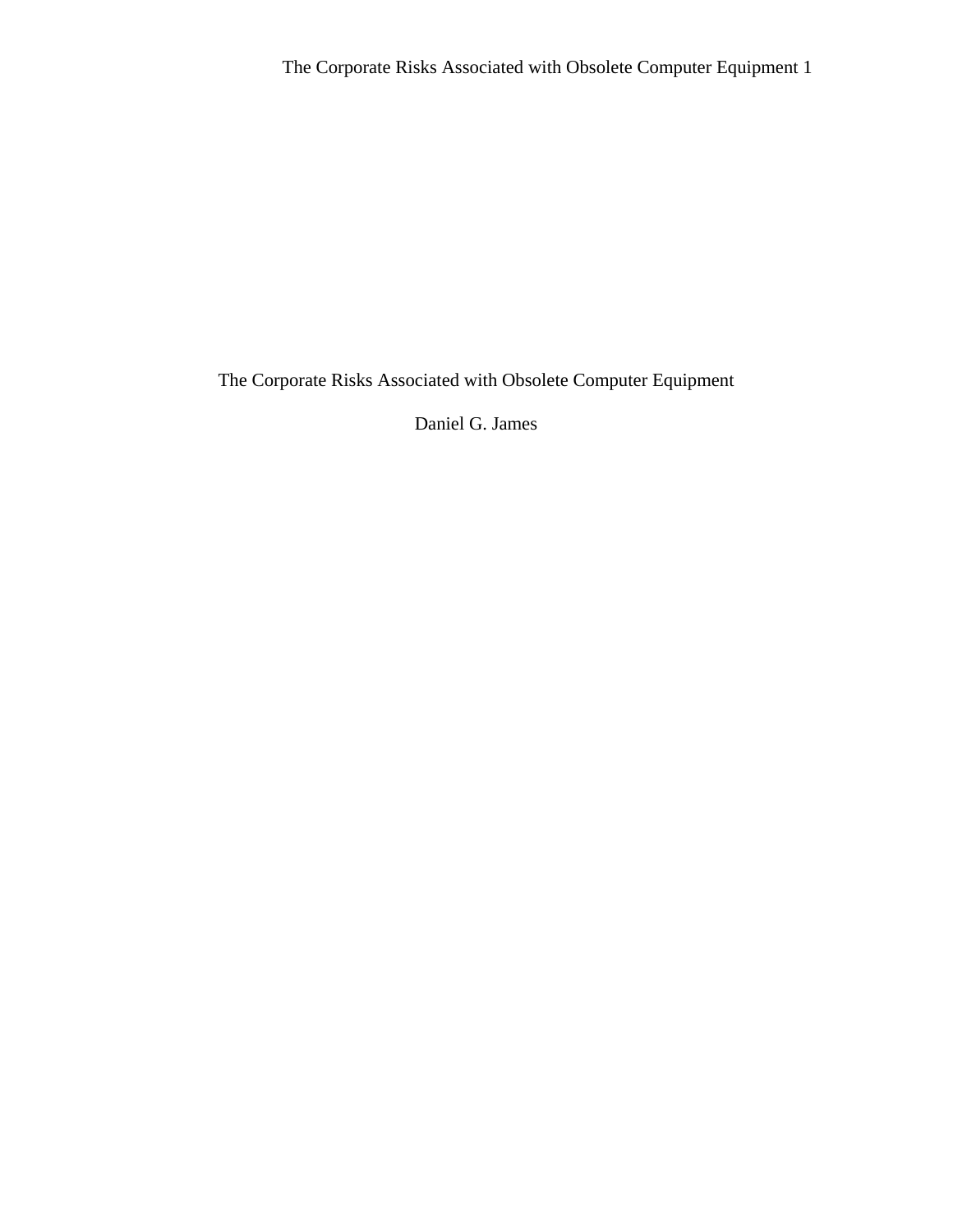### Abstract

This paper will discuss the risks posed by obsolete computer equipment in a corporate environment. Many people may not ever think about these risks as their new computer or laptop is installed and their old outdated machine is hauled off. However, those who are security minded will immediately inquire what is to be done with the old drive that is still full of data? The answer to this question varies by organization. Surprisingly there are companies who simply do nothing more that palletize old equipment and auction it off! Other companies have a more reserved approach and take the time to format the hard drives before donating them to charity, needy families, employees, or a local public school system. Each of these scenarios has large data security risks that have not been considered before action was taken. The data on these devices could cost the company millions or perhaps billions of dollars based on the type of data present. Each data storage device has its own level of risk. Data storage devices can include servers, desktop and laptop computers, printers, copiers, scanners, CD\RW, DVD\RW, floppy disk, USB thumb drives, DLT tapes, and the list goes on. This paper will reveal some of these risks and offer some possible solutions. Although risks are common among all corporations the solutions will vary based on application. This paper is intended to raise the awareness of these risks and get you started on the road to minimizing these risks to an acceptable level or eliminating them all together.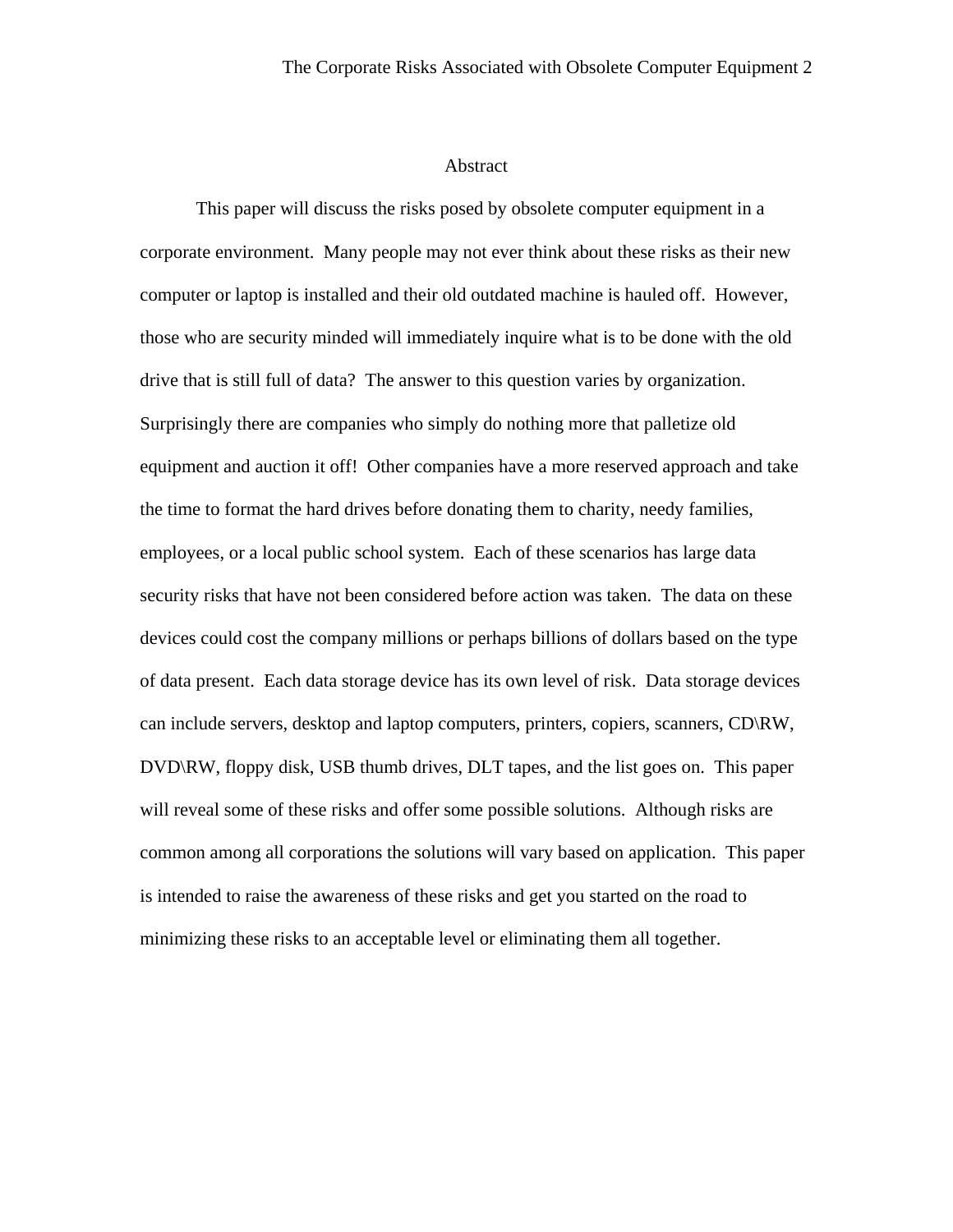Surplus Computer Equipment is a Growing Concern

Ever wonder what happens to the old computer equipment at your company? Chances are there may be some managers or executives wondering the same thing! There are many companies, large and small, that never consider the risks associated with purchasing computer equipment and how to get rid of it at the end of its lifecycle. If a company has 10,000 pieces of computer equipment in production with a three year lifecycle turnover, there will constantly be a supply of surplus computing equipment. A company this size can expect to have around 3,000 pieces of surplus computer equipment every year! This equipment can be a mixture of desktop computers, laptops, scanners, printers, monitors, thin clients, servers, external hard drives, etc. Many companies are overwhelmed at the thought of processing this equipment and opt to simply get rid of it as quickly as possible deeming it unusable by their standards. The unfortunate thing about this scenario is that in most cases the equipment is still usable and full of corporate data! This data can include company secrets, social security numbers of personnel, patient data, credit card numbers, or whatever type of information is related to the business of that particular company. This data has now been compromised and could possibly fall into the wrong hands and be used against the company. On the other side of the scenario, this data could be discovered and published by the media giving the company bad press and a public sense of negligence. Who would want to do business with a company that is so careless with your personal data? This type of exposure could cripple or perhaps bankrupt a company.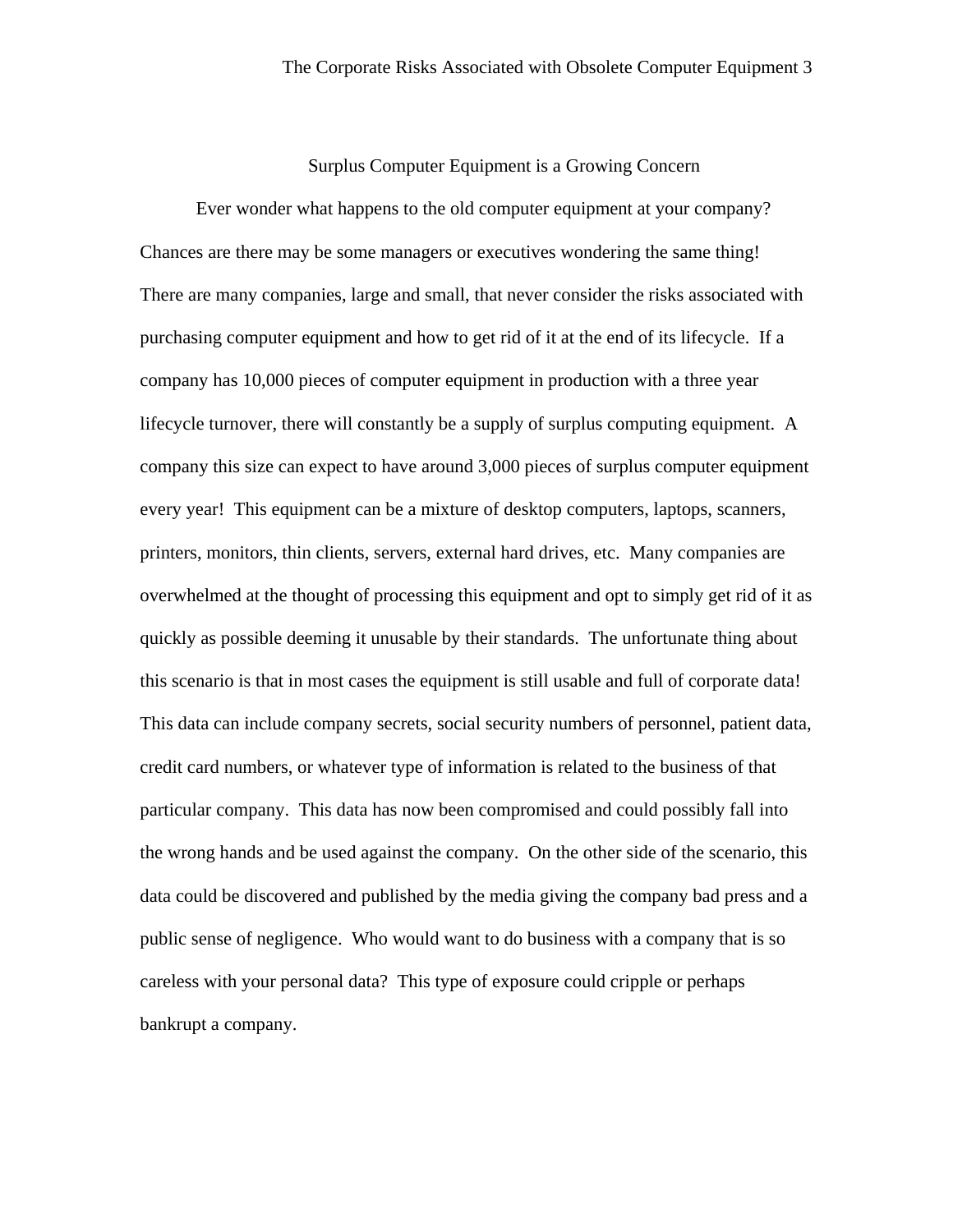Beyond the data security risks there are also environmental risks associated with surplus computer equipment. All electronic equipment contains non biodegradable materials that need to be disposed of or recycled in a certain manner. Cathode Ray Tube style computer monitors contain lead, phosphorous, and other dangerous materials that cannot and should not be placed in a landfill. If this is done the water table can be contaminated and adds to the already growing global pollution problem. This risk can also hurt your company with negative publicity and also financially if fined by the Environmental Protection Association (EPA).

#### Examining the Risk of Residual Data

 "So, how can data be protected? How about selecting all of the sensitive files and pressing the delete key? How about formatting the hard drive? The truth is that many people see these methods as a secure way to destroy their valuable data, but they are wrong! It is very easy for even a novice user to recover some deleted files with freeware products available for download on the Internet. Formatting and using the recovery disks are effective deterrents for casual data snoops, but a determined hacker can dig into the guts of the hard drive and carve out old data. The magnetic surface of the hard drive has residual traces of the data, which, with perseverance and the right tools, can be recovered." (James, 2006) Consider this real life incident, "Utah State Auditor Auston Johnson conducted a "sting" operation a year ago that found important information including Social Security and credit card numbers — on a handful of state surplus computers that were heading toward public sale. Credit card numbers, e-mails, private pictures, motor vehicle safety inspections, Human Services child and family case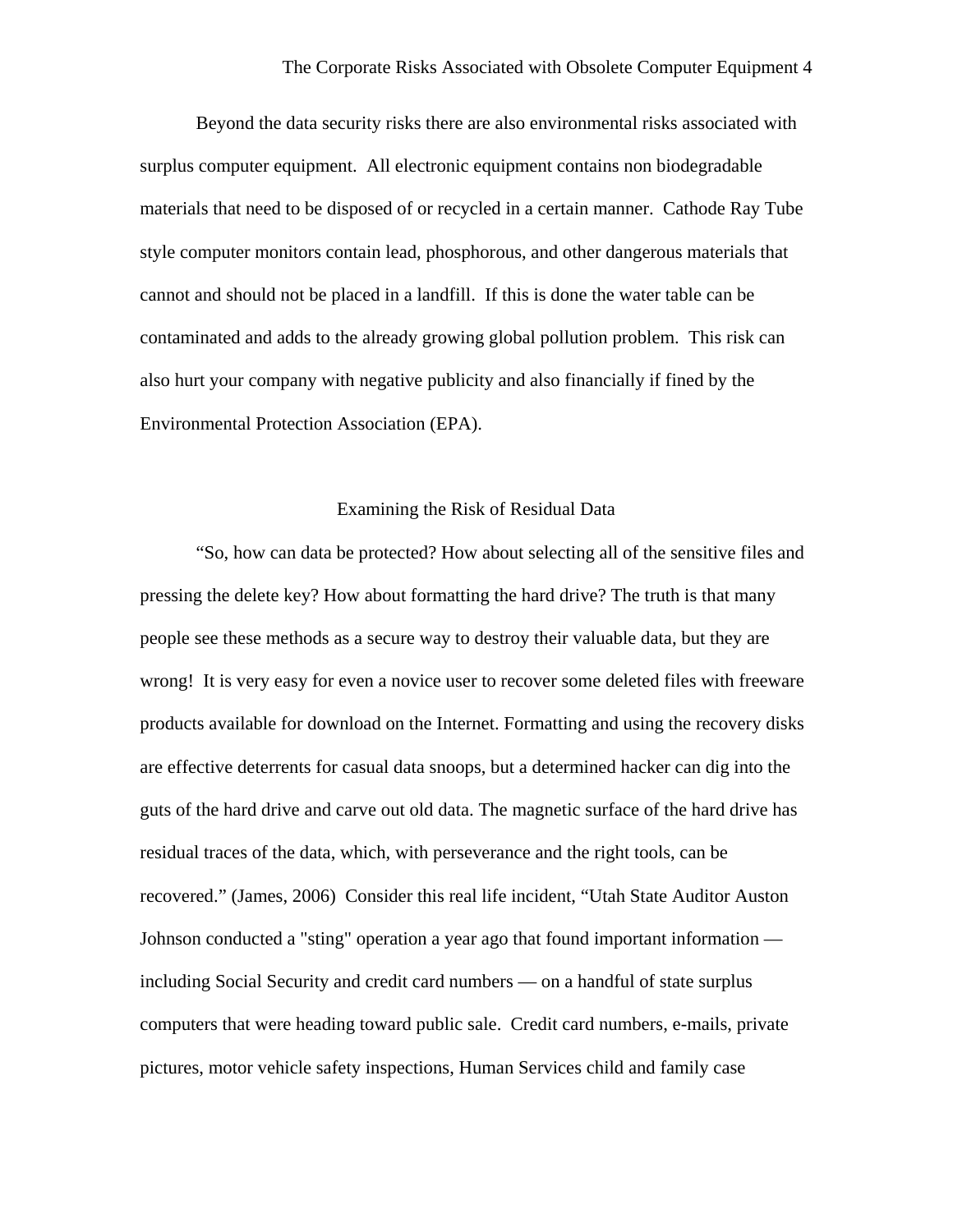information, criminal court histories, and even individual medical data were found on the surplus hard drives, Johnson said. In some cases, the hard drives had not been "scrubbed" at all. One computer was reported as "dead," meaning it could not boot up, so department officials just sent it off to Surplus Property. But Johnson's auditors took the hard drive out, put it in another computer and it started up fine, with all the information on it. In most instances some attempt had been made to scrub the hard drive, but it was somehow botched, and some information was retrieved "by simply buying recovery software off the shelf at any computer store and running it," said Johnson." (Bernick, 2007) This type of publicity for a company would do considerable damage to its reputation.

 Consider again this real life scenario, "Fulcrum Inquiry analyzed 70 used hard drives purchased from 14 different sources. Most of the drives purchased were supposedly cleansed of all information. Peskaitis and Schultz also asked for the process that was used to clean the drives, and were usually told that the drives had been low-level formatted. Using computer forensics, Fulcrum Inquiry attempted to recover information from these hard drives. Admittedly, the tools used by the duo are complex and technical, but electronic-knowledgeable thieves can - easily - do what they did. From the disks that actually worked, Fulcrum Inquiry recovered private data from almost two-thirds (62 percent) of the disks. Specifically:

- 37 drives (53 percent) contained recoverable information

- 23 drives (33 percent) had been properly wiped/cleaned

- 10 drives (14 percent) were non-operational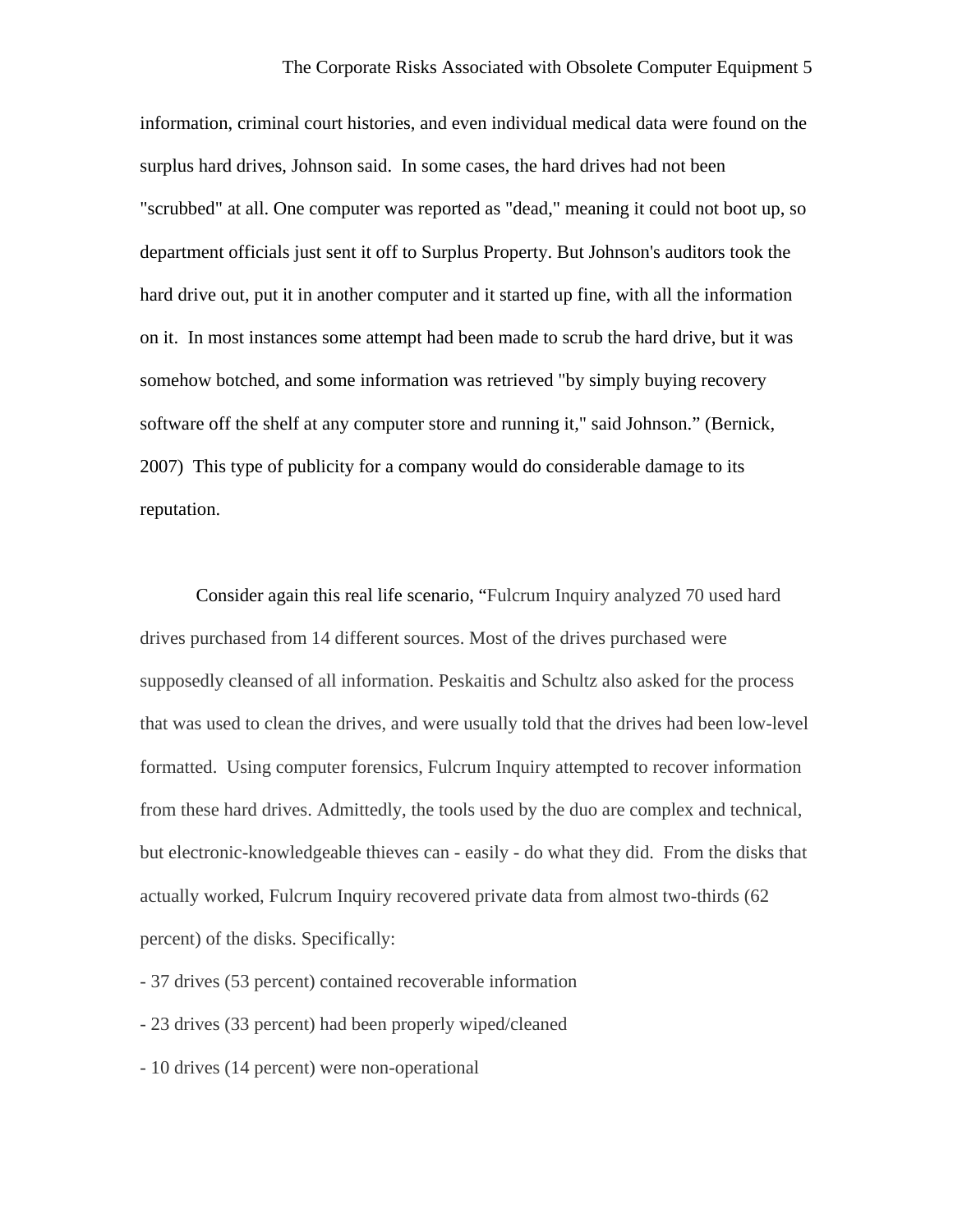The properly cleaned drives were either (i) low-level formatted or (ii) wiped using special software that overwrites data." (Peskaitis, 2007) Based on these two real world examples alone, it is easy to see that there is a huge risk associated with surplus or obsolete computing equipment. It is easy to wonder how many incidents have taken place that have yet to be discovered! The question now is how do you reduce or eliminate this risk? There really is not an easy answer that fits every situation. However, a good baseline security procedure would be to sanitize every data storage device after use with a DoD certified disk wiping tool or destroy them (James, 2006). According to NIST, "Advancing technology has created a situation that has altered previously held best practices regarding magnetic disk type storage media. Basically the change in track density and the related changes in the storage medium have created a situation where the acts of clearing and purging the media have converged. That is, for ATA disk drives manufactured after 2001 (over 15 GB) clearing by overwriting the media once is adequate to protect the media from both keyboard and laboratory attack." (Li, Kissell, Scholl, Skolochenko, 2003) There also must be an audit control in place to verify that the data has been securely deleted. Bulk degaussing, drive shredders, or pulverizing machines should be used for all data storage devices that cannot be securely wiped clean such as CD\RW, DVD\RW, floppy disks, DLT, optical, or hard disk drives that will not spin up due to malfunction.

 There have been occasions where malfunctioning disk drives are returned under warranty to the manufacturer only to be refurbished and redeployed with your sensitive data still on them. (Sullivan, 2006) It is advisable to wipe these disks before returning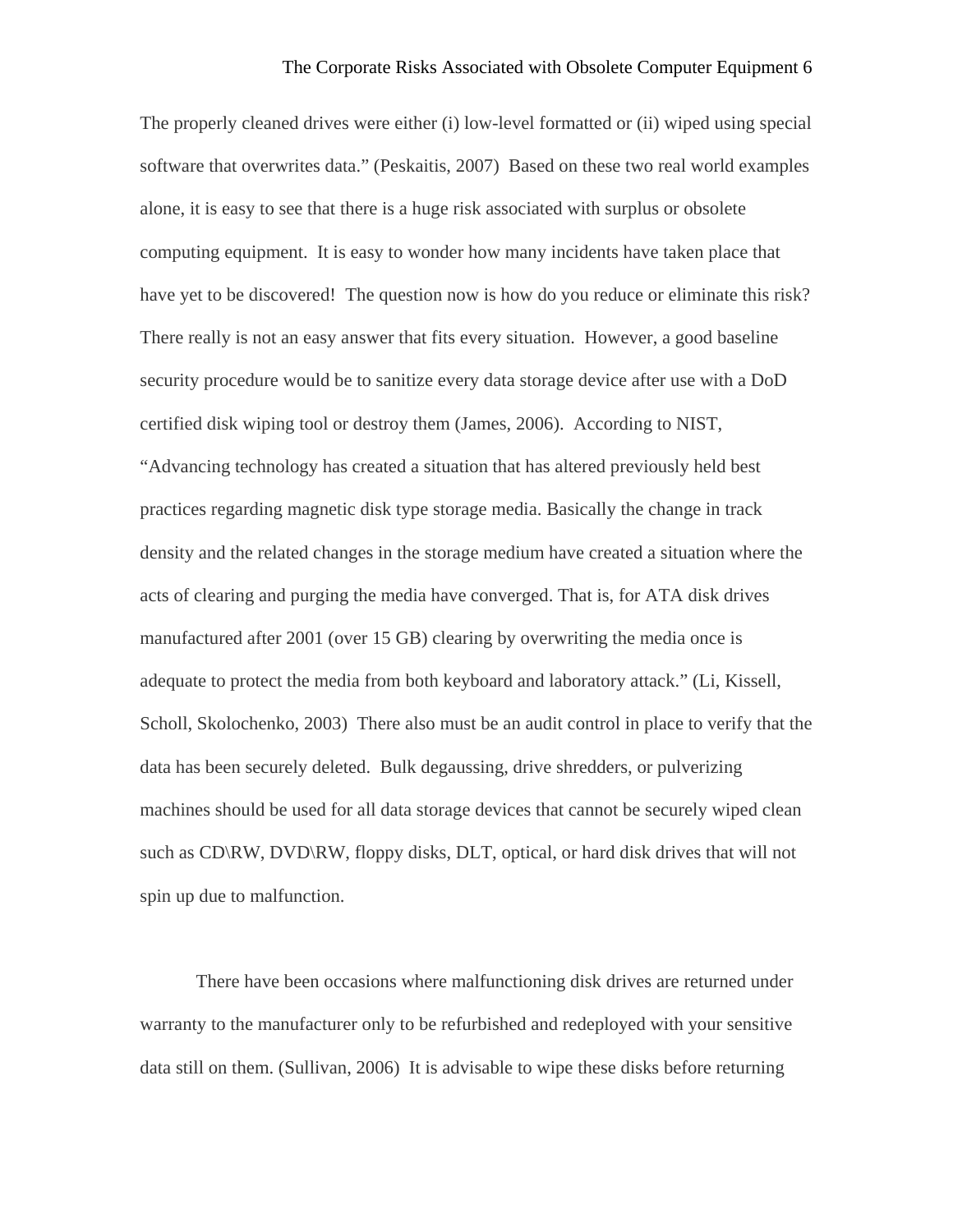them. If this is not possible, enter into a contract with the hardware supplier before purchasing the equipment with the mutual understanding that any data storage devices will not be returned for any reason unless it has been securely wiped of all data.

 Perhaps the hardest surplus data storage device to track and control is not surprisingly the smallest and most compact, the USB flash drive. "Any USB Flash device introduced to a network environment poses a grave risk to an organization's overall security posture. In most organizations, these micro drives bypass all established security mechanisms such as firewalls, intrusion detection systems and antivirus applications. Identifying these devices prior to use is nearly impossible, since most are miniaturized. These devices can be camouflaged to resemble a car key fob or an LCD flashlight. They can even be hidden in common objects, like the bottom of a coffee cup or large belt buckle." (Bumgardner, 2003) These devices can be wiped and or destroyed if you are able to keep track of them within your organization. This is why asset control and tracking is so important. A ten dollar USB thumb drive may not seem like an asset, but it can potentially hold gigabits of sensitive information worth millions to your company! Sure, there will be some folks in your organization who purchase these devices themselves and bring them into work, but this can be elevated somewhat with a good security awareness program or corporate security policy. In any case the use of any non-company owned data storage device should be strictly prohibited without proper training, and some type of encryption on the device if it is portable.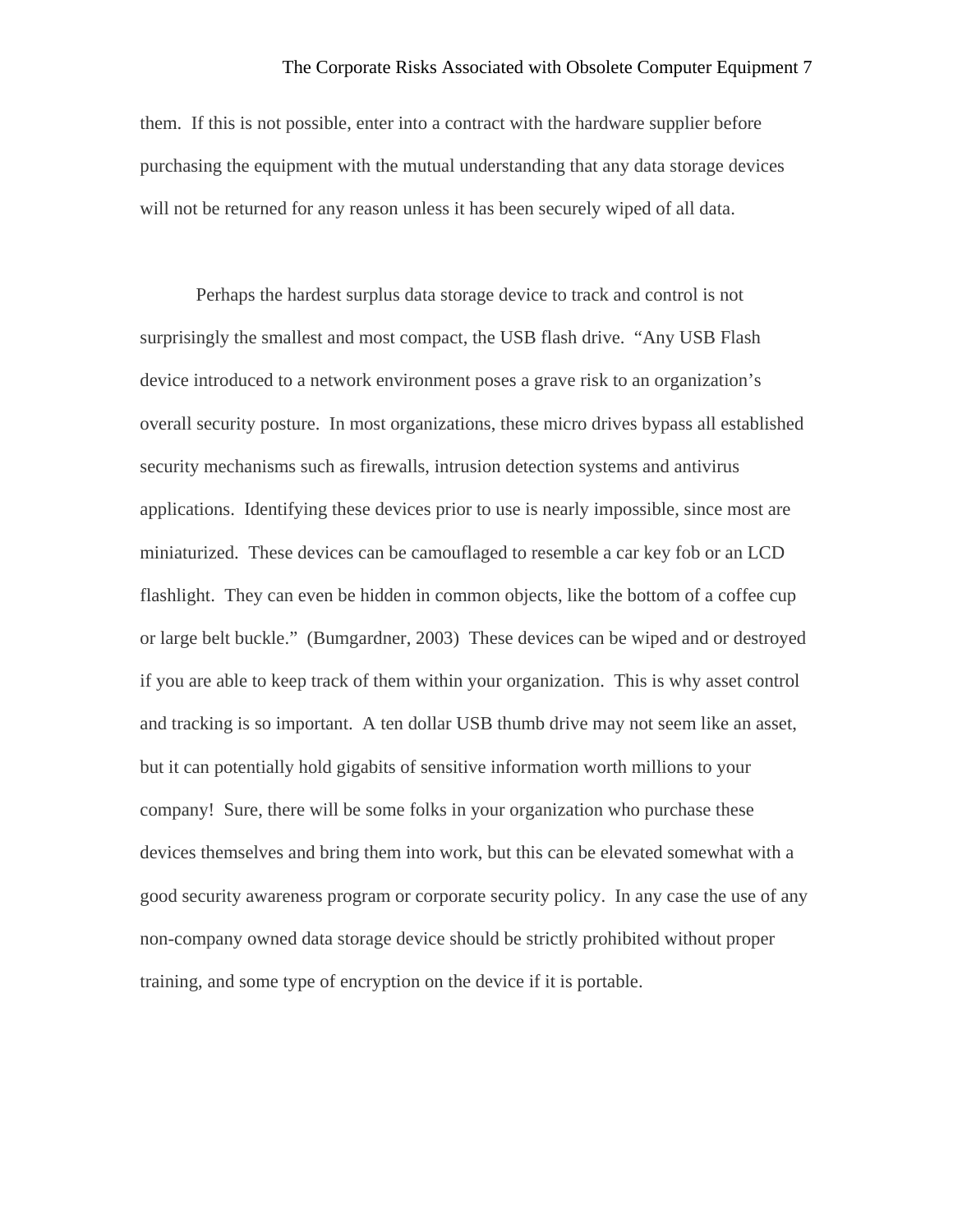"Another device that is lesser known for its security risk but is a potentially huge threat is the photocopier. Many people use these devices everyday without the knowledge that there is a hard drive inside just like a computer! If your model is equipped with a hard drive, every document you scan, print, fax, or email through the machine is stored on its internal hard drive. Just think of all the tax documents you have copied, scanned, or emailed through your photocopier, and there is a good chance they are still there on that hard drive unencrypted in plaintext! I've not heard of any cases of ID theft from photocopiers. However, there is certainly ID theft in public places like Internet cafes and from kiosks, so I don't see why it couldn't happen at someplace like a Kinko's. Sharp was one of the first photocopier makers to offer a security kit that encrypts data on the hard drive and "shreds" each copied document by overwriting the image after it's printed. Rival Xerox Corp. introduced similar features on its machines last year. An organization should change the password from the default on copiers and multifunction printers. They should also disable all services that they do not need, and make sure that the data modem is separate from the fax modem." (Keiszer, 2007)

There are many different regulations that speak of obsolete computer equipment and what should be done with it. For instance, HIPAA's final security rule states "each covered entity must implement policies and procedures to address the final disposition of patient information (such as destruction of recycled disk devices)". (Smith, 2003) According to this rule, an organization that handles patient related data must have by law a secure way to dispose of this data! The bottom line is that there is an extreme data risk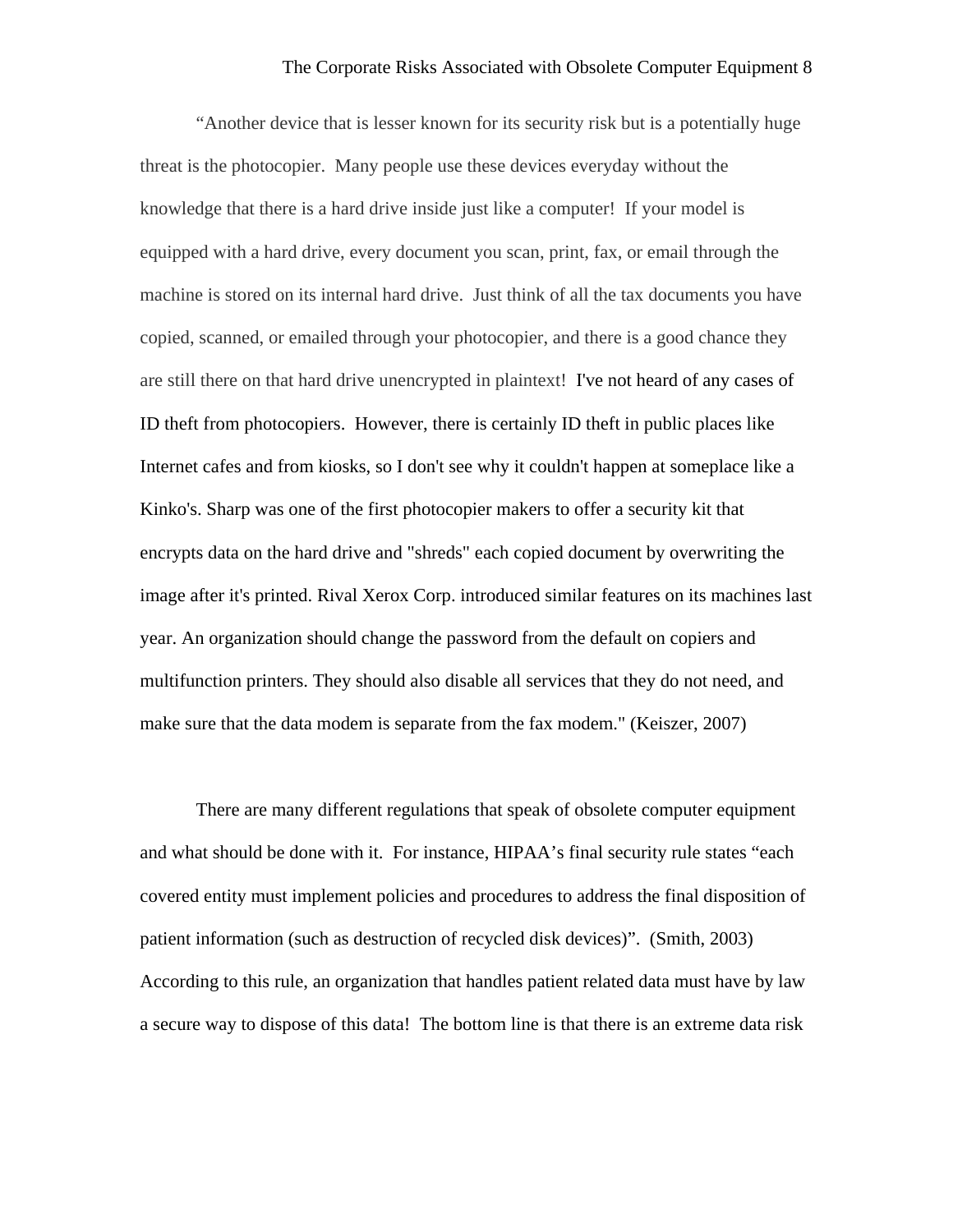associated with old computer equipment, and your organization should have a policy in place to address this issue.

### Examining the Environmental Risk

Obsolete computer equipment does not only pose a data security risk or threat but also an environmental threat. "Computer equipment is a complicated assembly of more than 1,000 materials, many of which are highly toxic, such as chlorinated and brominated substances, toxic gases, toxic metals, biologically active materials, acids, plastics and plastic additives. The average computer has a lifespan of less than two years, and hardware and software companies are constantly generating new programs that fuel the demand for more speed, memory and power. Y2K concerns generated an increase in the number of new systems bought. According to the National Safety Council, as recently as 1994, buyers held on to their computers from four to six years. The San Francisco Toxic Coalition website states that three quarters of all computers ever bought in the US are sitting in people's attics and basements because they don't know what to do with them. At the end of last year another 24 million computers in the United States had become "obsolete". Only about 14 percent (or 3.3 million) of these will be recycled or donated. The rest - more than 20 million computers in the U.S. -- will be dumped, incinerated, shipped as waste exports or put into temporary storage in attics, basements, etc. In contrast, for major appliances such as washing machines, air conditioners, refrigerators, dryers, dishwashers and freezers, the proportion recycled in 1998 was about 70 percent of the number put on the market that year." (Wood, 2003) "There are significant regulations in place at local, state, and federal levels for proper computer disposal of the 6-8 pounds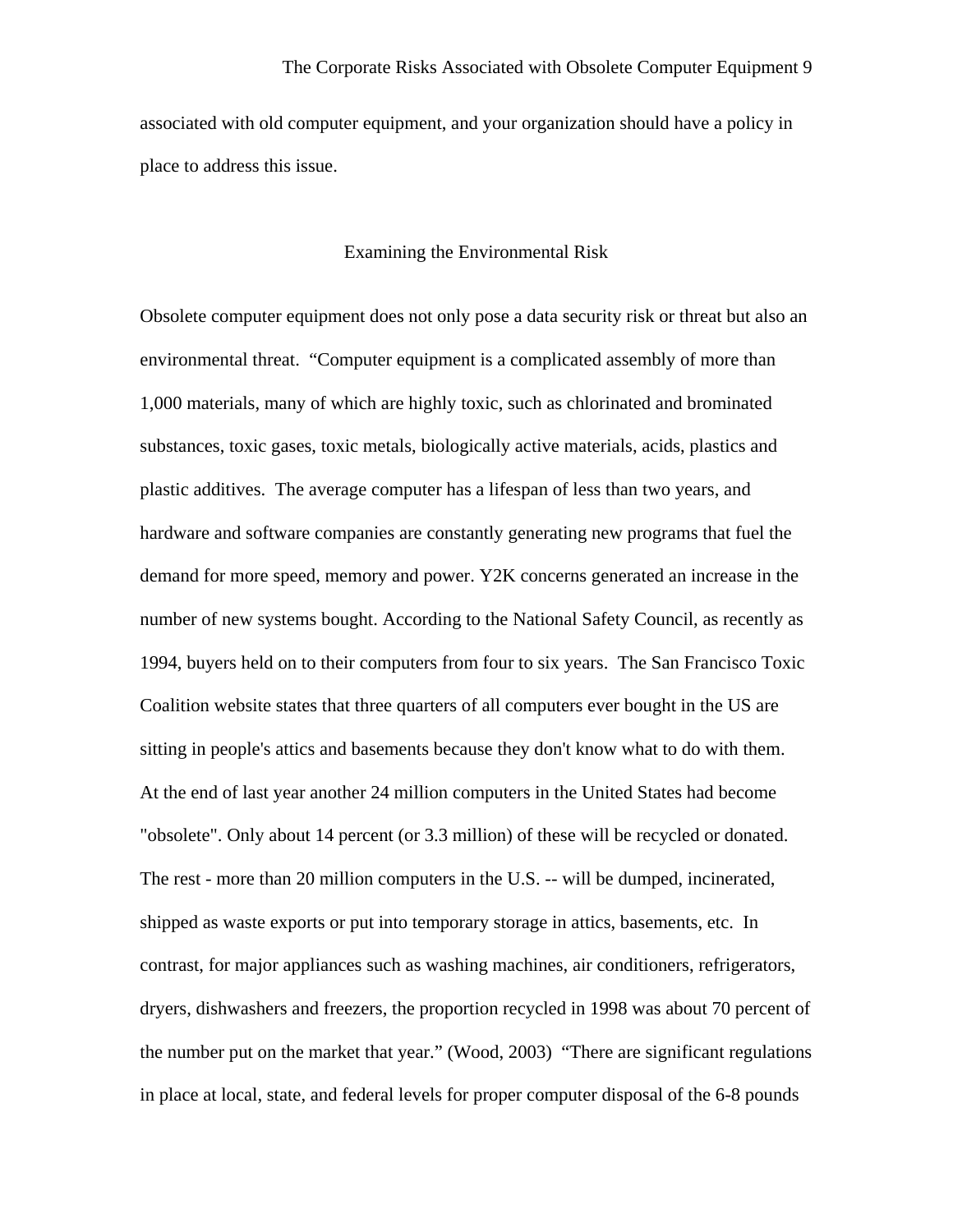of hazardous waste in a common PC. Following those regulations is not the major vulnerability. The real, but unseen danger for an organization is the fact that the original owner (or user if leased) is liable for disposal and that liability not transfer when the equipment changes ownership! If an organization passes their equipment to another party for use (employee sale, charitable donation, or sold in the market) an improper computer disposal down the line can come back to the original registered user." (Seybold, 2006) "With the recent increase in businesses offering computer disposal service organizations still have a need to ensure the proper handling of their disposed equipment. There are companies that disassemble or de-manufacture computers in to recyclable raw materials. Others export the equipment for resale, and some employ dumping in landfills. Since the original owner may be found liable, organizations need to research any recipient of their equipment to find out how they will dispose of it in the future." (Seybold, 2006) Here is a list of different toxins found in common desktop computers:

- Lead "Found in cathode-ray tubes, solders. Each cathode-ray tube can contain five pounds of lead or more. Can cause damage to the central and peripheral nervous systems, blood system and kidneys in humans. Damage to a child's brain development has also been noted." (SVTC, 2007)
- Cadmium "Printed circuit boards, semiconductors. By 2005, a total of more than 2 million pounds will exist in discarded computers. Cadmium and cadmium compounds accumulate in the human body, in particular in kidneys it is adsorbed through respiration but is also taken up with food. Cadmium can easily be accumulated in amounts that cause symptoms of poisoning." (SVTC, 2007)
- Mercury "Batteries, switches. By 2005, 400,000 pounds across the US.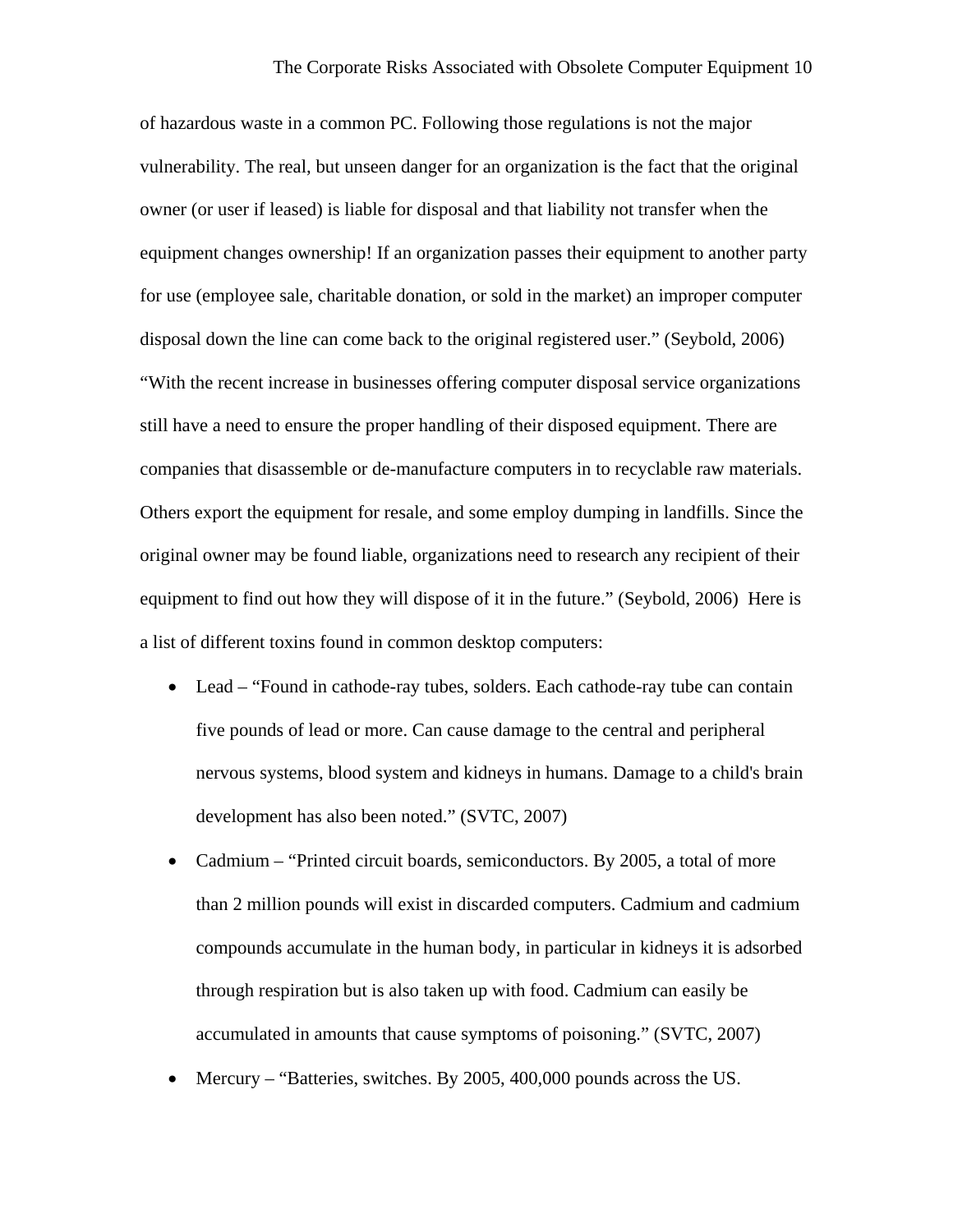Methylated mercury causes chronic damage to the brain." (SVTC, 2007)

- Chromium "Used as corrosion protection in steel. By 2005, estimated 1.2 million pounds. Chromium VI can easily pass through membranes of cells and is easily absorbed producing various toxic effects within the cells. It causes strong allergic reactions even in small concentrations. Asthmatic bronchitis is another allergic reaction linked to chromium VI. Chromium VI may also cause DNA damage." (SVTC, 2007)
- PVC Plastics "Cables and housings. Potential waste of 250 million pounds per year. An MCC study estimated that the largest volume of plastics used in electronics manufacturing (at 26%) was polyvinyl chloride (PVC), which creates more environmental and health hazards than most other type of plastic." (SVTC, 2007)
- Brominated Flame Retardants "Used in electronic products as a means for reducing flammability. In computers, they are used mainly in four applications: in printed circuit boards, in components such as connectors, in plastic covers and in cables. Scientific observations indicate that Polybrominated Diphenylethers (PBDE) might act as endocrine disrupters. Research has revealed that levels of PBDEs in human breast milk are doubling every five years and this has prompted concern because of the effect of these chemicals in young animals." (SVTC, 2007)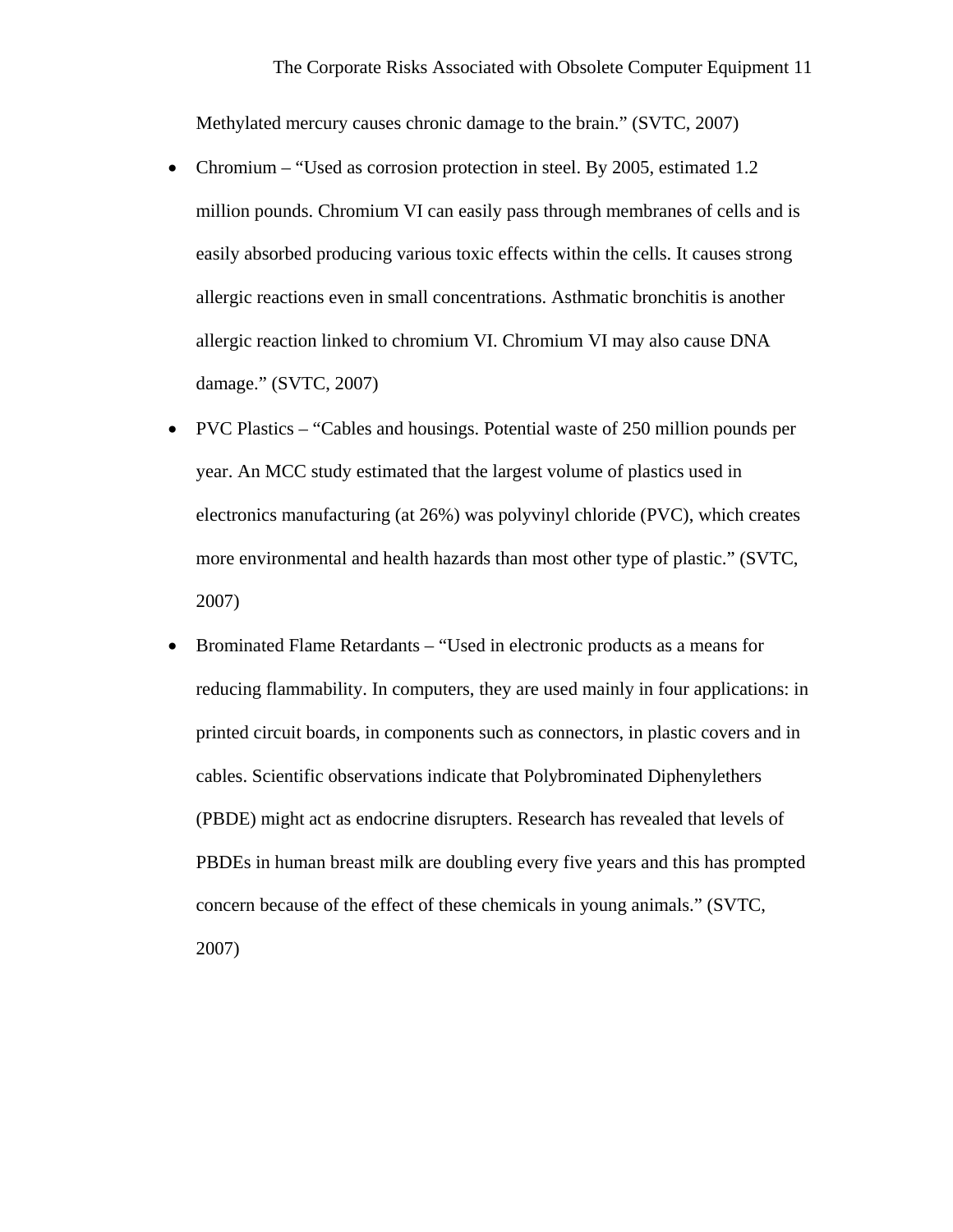## Conclusion

 Many people do not realize the risks associated with incorporating IT in their organization. The risk goes beyond the production environment and follows the equipment to the grave. It is up to each organization to identify their risks and to mitigate each of them accordingly. The two risks covered in this paper are a good place to start and should be written into policy. The policy should include an asset tracking system, details on how the data storage devices should be sanitized or destroyed, a method of recycling per EPA, local, and state guidelines, and lastly an audit process to ensure each process is being carried out in a sufficient manner. If the audit control is absent there is a higher risk for errors in each process. "A great deal of expense is always encountered after the compromise, and it is always substantially more than the security plan and personnel needed to implement a security plan. This is not a new science – ask any accountant, and he or she will tell you, opportunity cost is 1000%." (Stoneman, 2003) There are many companies that find it is cheaper to outsource this burden than to hire in house staff to oversee the process. There are many reputable companies that will pickup your equipment, cleanse your data storage devices, recycle per all applicable guidelines, provide a certificate of destruction of each device, and audit the whole process for you for a fee. Before getting involved with any company, it is advisable to perform an onsite audit of their facilities before signing a contract. You must always weigh the risk of trusting your data to someone else, as opposed to developing an in house final disposition process.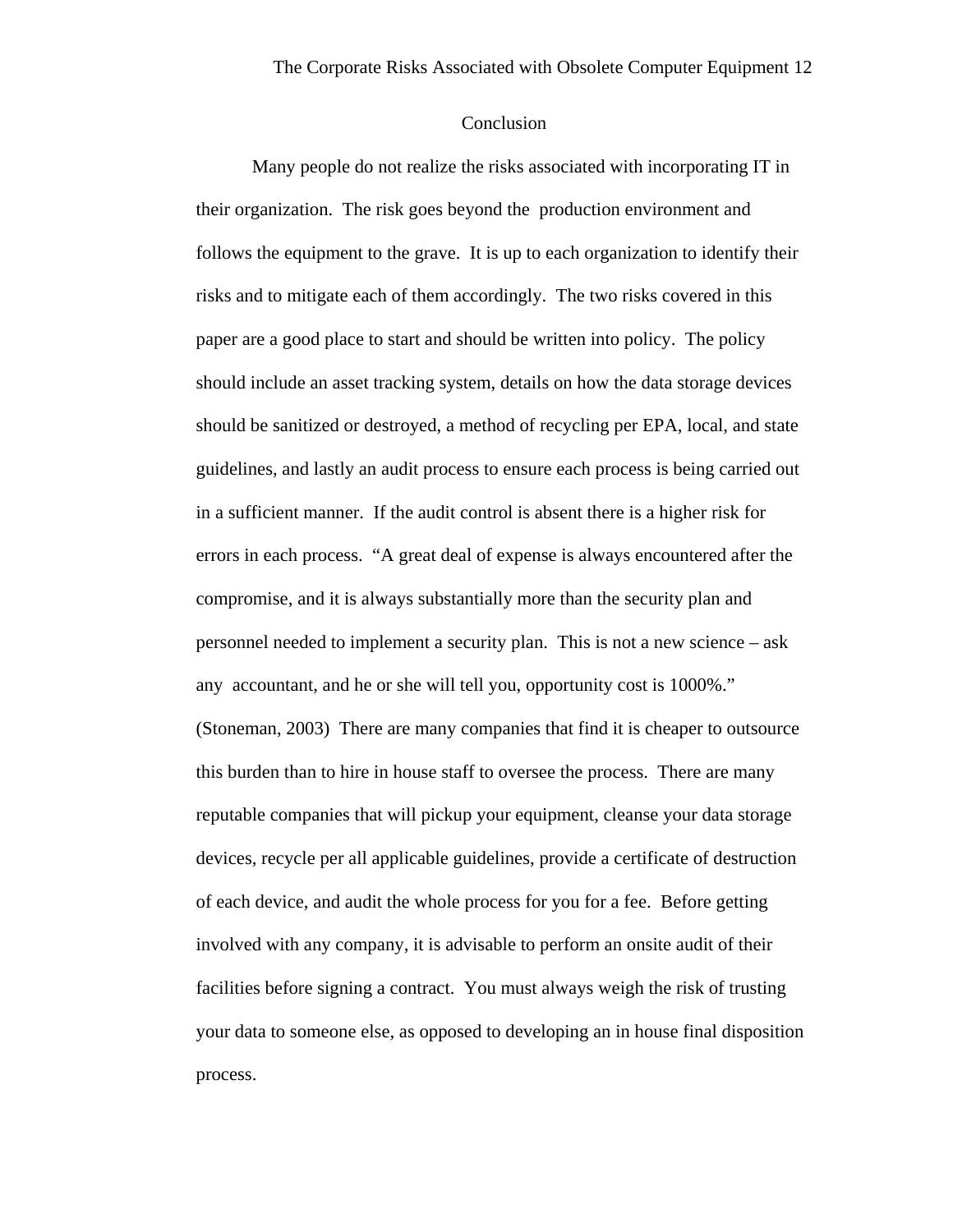#### Works Cited

- Bernick Jr, B. (2007, January). Deseret News. *Data Found on Surplus Computers* Retrieved July 5, 2007, from the World Wide Web: http://www.deseretnews.com/dn/view/0,1249,660220231,00.html
- Bumgarner, J. (2003, December). ISSA Journal. *Are USB Flash Drives a Security Threat to the Enterprise?* Retrieved July 5, 2007 from the World Wide Web: http://www.issa.org/Members/Journal.html
- James, D. (2006, November). InfoSec Writers. *Forensically Unrecoverable Hard Drive Data Destruction*. Retrieved July 5, 2007 from the World Wide Web: http://infosecwriters.com/texts.php?op=display&id=525
- Keiszer, G. (2007, March) Computer World. *Photocopiers: The Newest ID Theft Threat*. Retrieved July 5, 2007 from the World Wide Web: http://www.computerworld.com/action/article.do?command=viewArticleBasic&a rticleId=9013104&source=NLT\_WK&nlid=2
- Li, X. Kissel, R. Scholl, M. Skolochenko, S. (2003). National Institute of Standards and Technology. *Guidelines for Media Sanitization.* Retrieved July 5, 2007 from the World Wide Web: http://csrc.nist.gov/publications/nistpubs/800-88/NISTSP800- 88\_rev1.pdf
- Peskaitis, S. (2007, February). eWorldWire. *Computer Forensic Study By Fulcrum Inquiry Reveals Computer Hardware Sellers Are Selling More Than Expected.*  Retrieved July 5, 2007 from the World Wide Web: http://www.eworldwire.com/pressreleases/16402